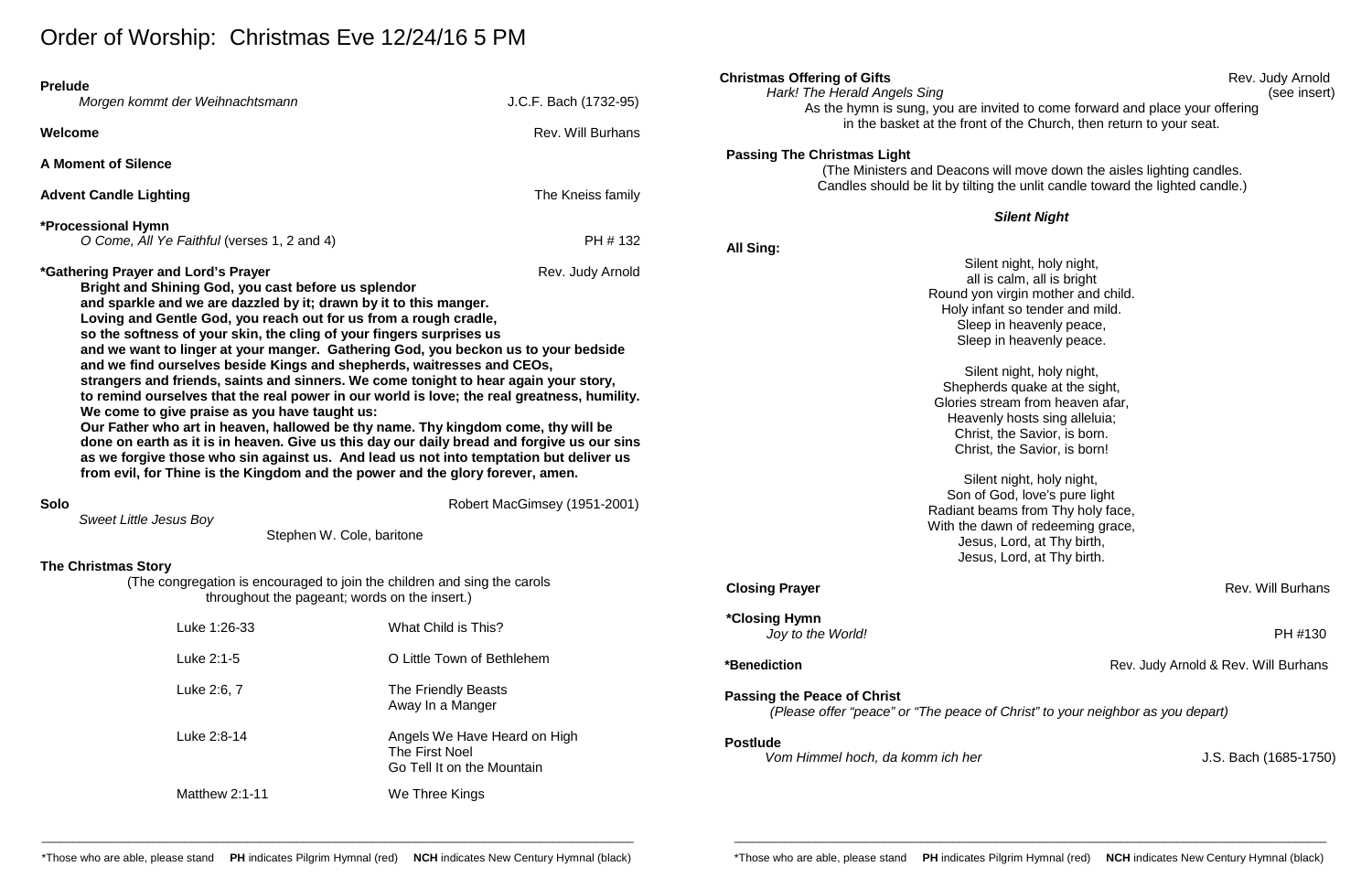# Today's Worship Service

We thank Jeffrey Mead and Jane Ring Frank for their accompaniment this evening.

### **Sanctuary Flowers**

Today's Chancel and Narthex flowers are given to the glory of God, and in loving memory of David Richardson Jr. and Sarah Miller by Sybil & Buck Richardson.

# Meet Our Church

**First Congregational Church in Winchester, UCC,** *An Open and Affirming Congregation* 21 Church Street, Winchester, MA 01890 781-729-9180 **[www.fcc-winchester.org](http://www.fcc-winchester.org/)**

We are a Christ-centered, nurturing community: growing in faith, serving in love, welcoming all with joy.

The Congregation, Ministers To The World Rev. William Burhans, Lead Pastor Rev. Ms. Judith B. Arnold, Associate Pastor Ms. Kathleen Zagata, RN, MS, CS, Minister of Congregational Health & Wellness Ms. Jane Ring Frank, Minister of Music & Worship Arts Mr. Ben Pulaski, Minister of Faith Formation: Children & Youth Mr. Jeffrey Mead, Organist Mr. Bradley Ross, Sexton Mr. Tyler Campbell, Assistant Sexton Ms. Sarah Marino, Office Manager The Rev. Dr. Kenneth Orth, Pastoral Counselor (Affiliate)

# Welcome!

We are happy you have joined us today for worship. We hope that in the coming hour of quiet, song, prayer, sacred scripture, and communal gathering, you will awaken more fully to God's presence in your life and the world around us.

#### **Restrooms**

Restrooms are located down the stairs as you first enter the front doors of the church.

### **Accessibility**

Listening devices are available in the back of the sanctuary for the hearing impaired. An afterworship coffee hour is held in Chidley Hall on the bottom floor of the church building. An elevator is located out the doors to the right of the front chancel area and down the hall. Please ask a greeter if you need assistance.

#### **Childcare**

Children are always welcome in the sanctuary! We appreciate the sounds of little ones among us. If you'd prefer, there is a professionally staffed nursery on the floor beneath the sanctuary. Ask a greeter if you need help finding it.

#### **Family Room**

There is also a comfortable room with sofas, chairs, carpet and an audio link to the service for when you need more room to attend to your family. It is located just outside the doors to the right of the front chancel area.

#### **Children (Stepping Stones) and Youth Church School**

Classes for children and youth in pre-k through 12th grade are taught during worship. Families begin the worship service together in the sanctuary. Children are then invited to join us at the front (if they are comfortable) for the Time for the Young. Afterwards, the children and youth are led to their classrooms by their teachers.

#### **Get connected!**

Please tell us about yourself and/or request a prayer by filling out a Welcome/Prayer Request Card found in each pew and place it in the offering plate when it passes.

We look forward to getting to know you at Coffee Hour, held downstairs immediately following the service. You can also learn more about our community through our website and Facebook page: **[www.fcc-winchester.org](http://www.fcc-winchester.org/) facebook.com/fccwucc**

**Text FCCW to 22828 to join our email list**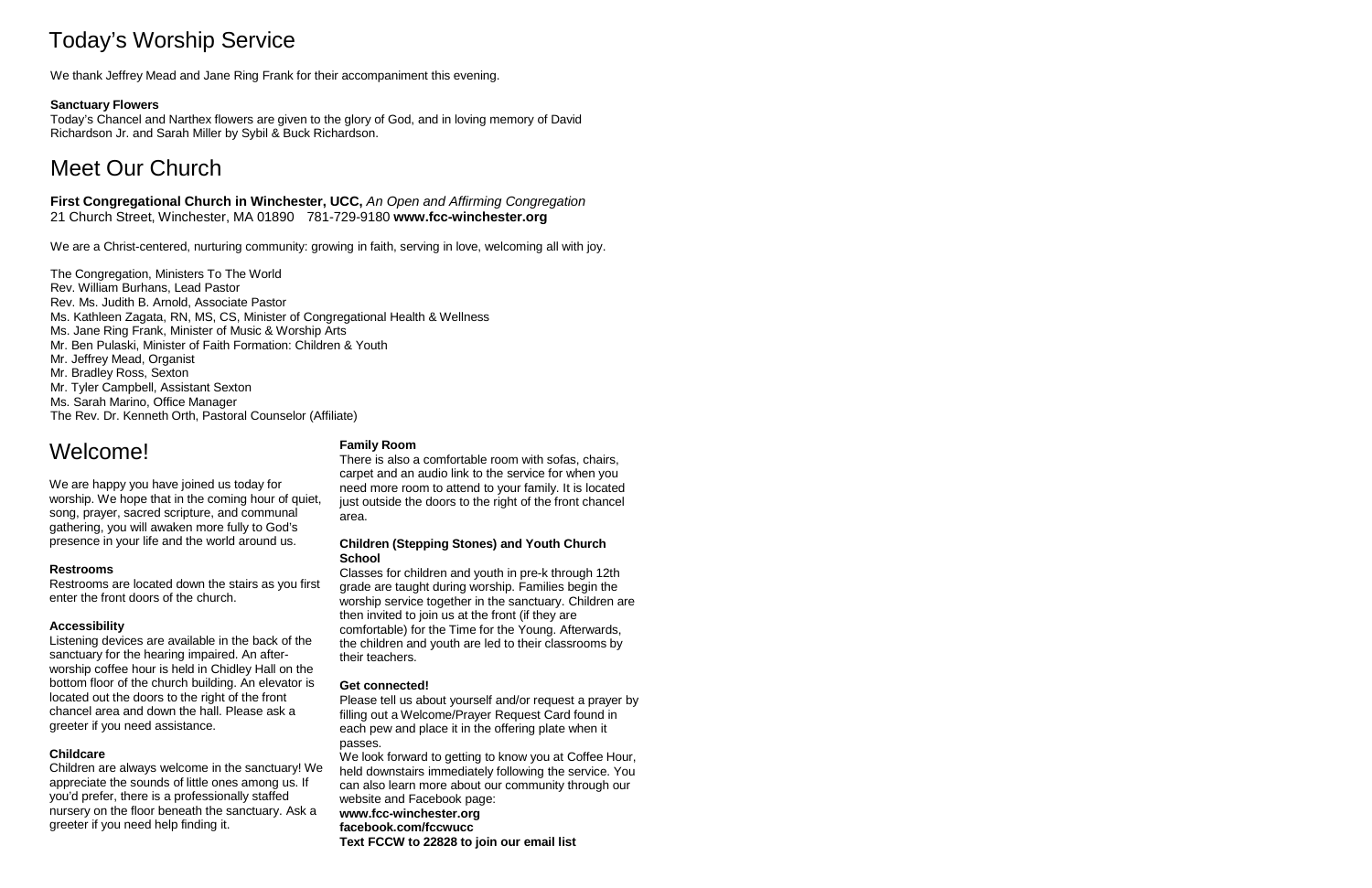## **We Three Kings of Orient Are**

O star of wonder, star of night, Star with royal beauty bright, Westward leading, still proceeding, Guide us to thy perfect light.

### **Hark! The Herald Angels Sing**

Hark the herald angels sing "Glory to the newborn King! Peace on earth and mercy mild God and sinners reconciled" Joyful, all ye nations rise Join the triumph of the skies With the angelic host proclaim: "Christ is born in Bethlehem" Hark! The herald angels sing "Glory to the newborn King!"

Christ by highest heav'n adored Christ the everlasting Lord! Late in time behold Him come Offspring of a Virgin's womb Veiled in flesh the Godhead see Hail the incarnate Deity Pleased as man with man to dwell Jesus, our Emmanuel Hark! The herald angels sing "Glory to the newborn King!"

Hail the heav'n-born Prince of Peace! Hail the Son of Righteousness! Light and life to all He brings Ris'n with healing in His wings Mild He lays His glory by Born that man no more may die Born to raise the sons of earth Born to give them second birth Hark! The herald angels sing "Glory to the newborn King!"

# **What Child is This?**



What child is this, who, laid to rest, On Mary's lap is sleeping? Whom angels greet with anthems sweet, While shepherds watch are keeping?

This, this is Christ the King, Whom shepherds guard and angels sing: Haste, haste to bring him laud, The babe, the son of Mary.



# **O Little Town of Bethlehem**

O little town of Bethlehem, How still we see thee lie! Above thy deep and dreamless sleep The silent stars go by; Yet in thy dark streets shineth The everlasting Light; The hopes and fears of all the years Are met in thee tonight.

We three kings of Orient are, Bearing gifts we traverse afar Field and fountain, moor and mountain, Following yonder star.